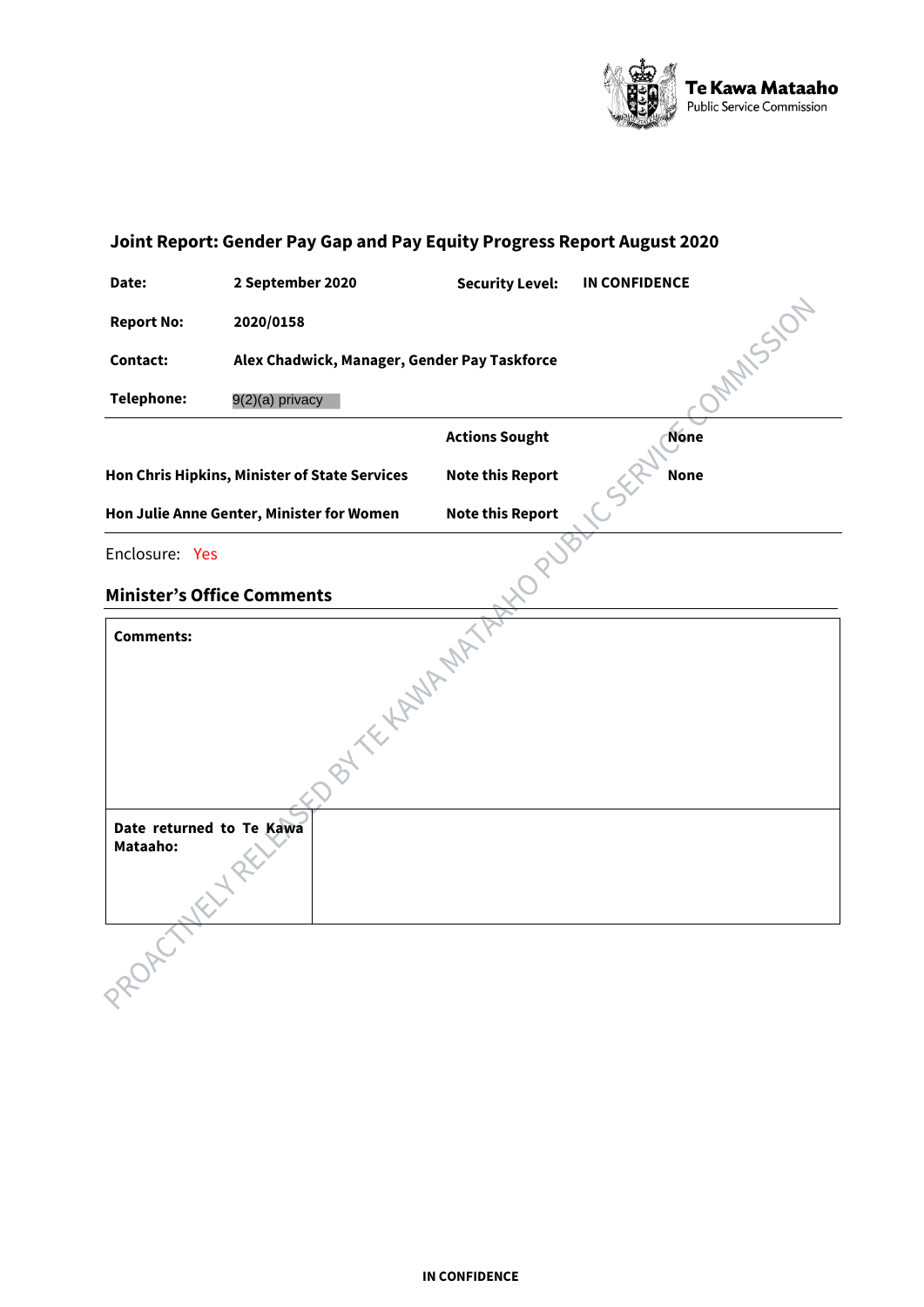#### **Executive Summary**

#### **Gender Pay Gap work programme**

- All Public Service agencies have submitted their individual gender pay gap action plans.
- To date, 23 agencies have published their plans on their external websites, and we are working with the remaining agencies on an indicative timeframe for publication.
- We released our guidance on Career progression breaks and leave on 13 August.
- We continue actively to support and engage with the 10 agencies working to meet the equal pay milestone by the end of this year. ONN-I

#### **Pay Equity work programme**

- The Cabinet paper on the Framework for Oversight and Support of Funded Sector Pay Equity Claims has been proactively released on Te Kawa Mataaho's website, and we have contacted funding agencies with claims in their sector to offer support and initial information on the Framework.
- The Public Service Act 2020 (the Act) provides a new role for the Public Service Commissioner for pay equity claims in the Public Service, which is similar to the Commissioner's existing role in negotiating Public Service collective agreements. The Commissioner will delegate his function and powers to Public Service chief executives shortly after the passage of the Act.
- Te Kawa Mataaho, with input from agencies and the PSA, continues to develop a Terms of Reference for the Public Sector Administrative and Clerical Work pay equity claim. We are optimistic that this can be achieved in time to satisfy the transitional provisions for existing claims in the amended Equal Pay Act 1972.
- Progress continues on State sector pay equity claims and further detail is provided in the body of this report.

# **Recommended Action**

We recommend that you:

- a **note** the progress being made by the Gender Pay Taskforce
	- **agree** that Te Kawa Mataaho releases this briefing once it has been considered by you, with matters under active consideration withheld under section  $9(2)(f)(iv)$  of the Official Information Act (OIA), including the attached Appendix One, and information related to pay equity in the Executive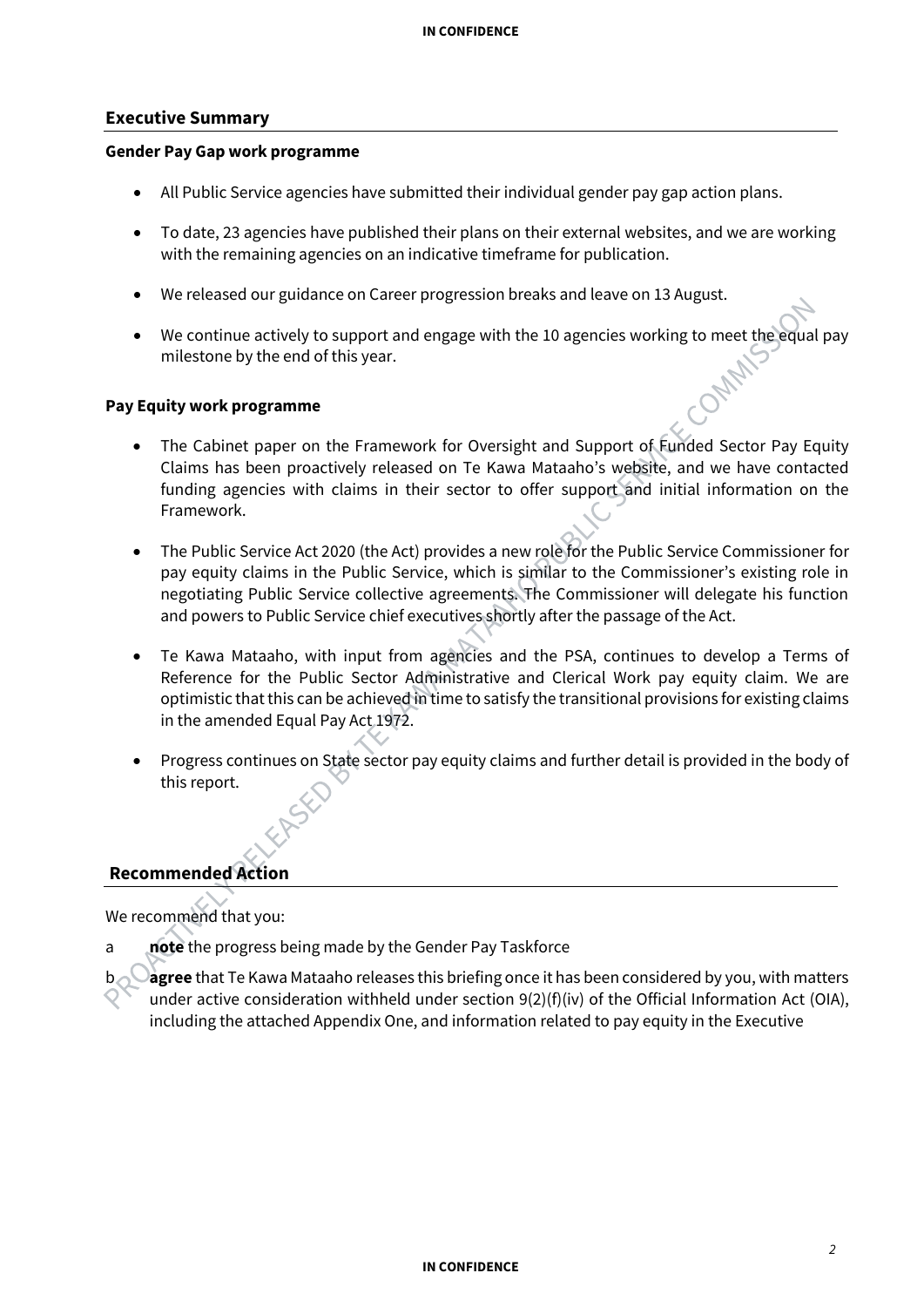c Summary and paragraphs 12 to 30 under section 9(2)(j) of the OIA, to enable agencies to carry on without prejudice or disadvantage negotiations.

*Agree/disagree. Agree/disagree.*  Hon Chris Hipkins

**Minister of State Services**

Hon Julie Anne Genter

**Minister for Women**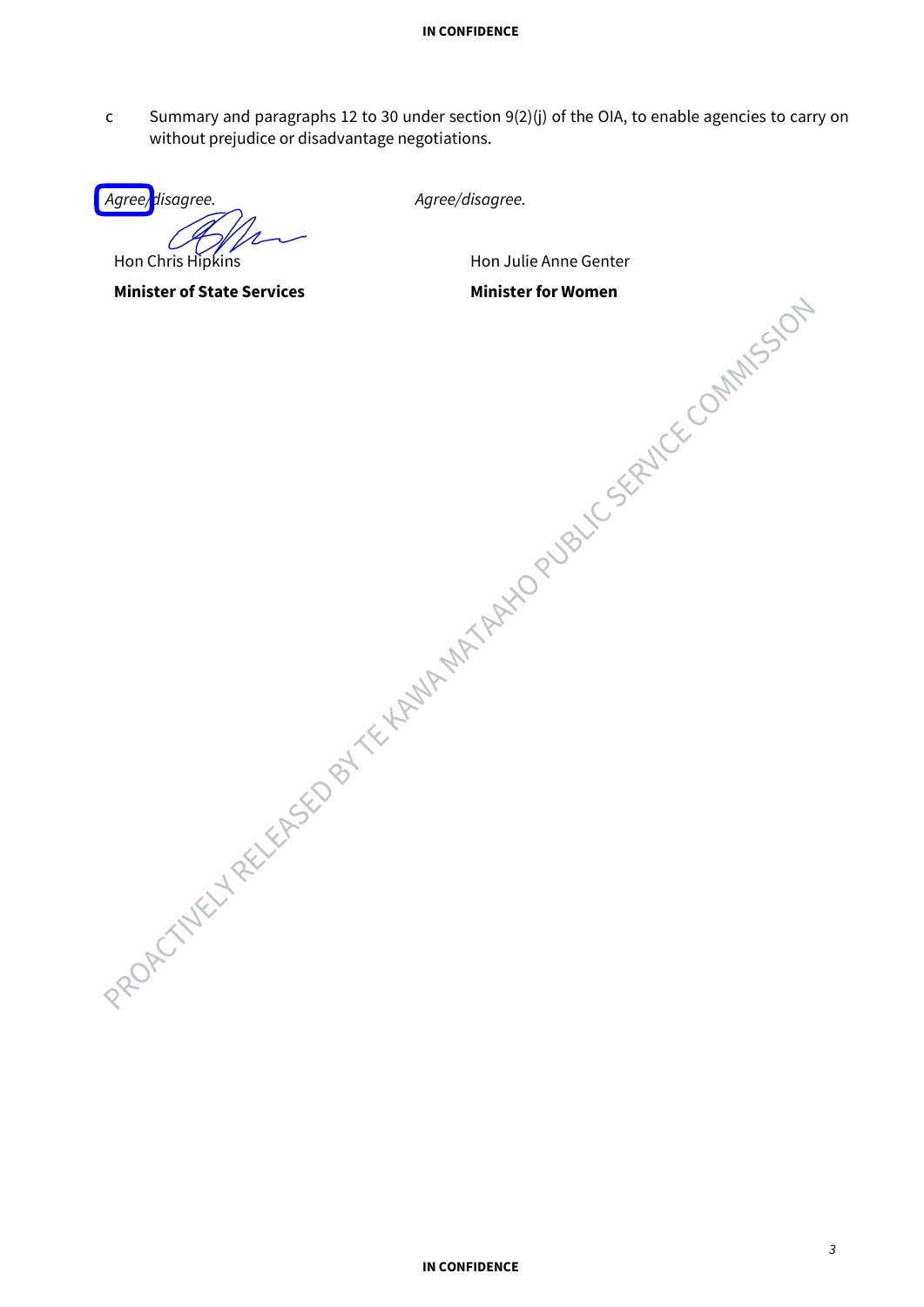# **Joint Report:** Gender Pay Gap and Pay Equity Taskforce Progress Report

## **Purpose of Report**

- 1 This is the twenty-first monthly report on the progress of the Gender Pay Gap Action Plan (Action Plan) and Pay Equity in the State sector work programme.
- 2 A dashboard outlining progress against each of the Action Plan milestones is attached as Appendix One.

## **Public Service Gender Pay Gap Action Plans**

#### **2020 Agency GPG Action Plans**

- 3 All Public Service agencies have submitted their individual action plans.
- 4 Twenty-three agencies have published their plans on their external websites so far. Five agencies have advised they expect to publish shortly (in the next couple of weeks) and are working through ensuring that the plans are in a publishable format and are compliant with accessibility requirements. One agency advised of a delay in publication as they urgently respond to matters related to the recent COVID outbreak, and two agencies have indicated that they will now publish by the end of September. Two agencies are yet to indicate when they will publish their plans and we are actively following up with these agencies to understand their delay.
- 5 The Ministry for Women has included links to each agency's action plan on their GPG webpage so that there is a single place to view the published plans.
- 6 Although wider State sector agencies are not bound to submit action plans, we have received final plans from ACC (also published), Tourism New Zealand, New Zealand Defence Force, New Zealand Police and a draft plan from New Zealand Trade and Enterprise.
- 7 We have reviewed the agency action plans jointly with the PSA and will be reporting our findings to your office shortly. The next step in the process is to provide agencies with overall feedback.

# **Equal pay milestone**

8 We continue to support the 10 agencies working towards the equal pay milestone. Recently, we provided agencies with advice on different analytical approaches to identify potential pay corrections, which would meet the standards in our guidance. We have provided this advice in response to some agencies looking for analytical approaches that could be effectively and consistently used across their large workforces.

## 9(2)(g)(i) free and frank

ORMANSSI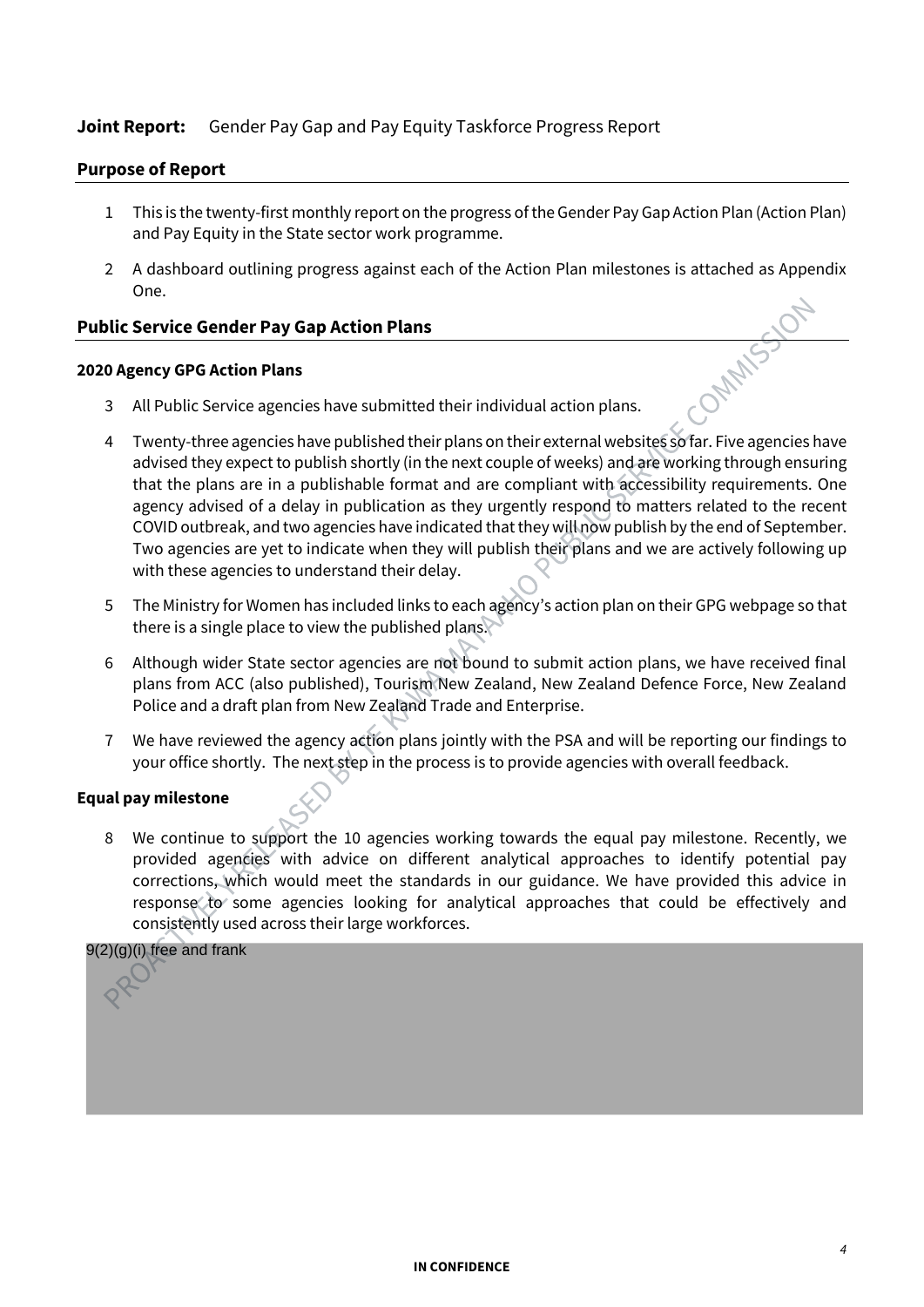#### **Guidance for agencies**

*Guidance on removing bias and discrimination from policies and practices related to remuneration, career progression, breaks and leave* 

10 On 13 August we published guidance on Career progression, breaks and leave. Agencies can use this guidance, along with our recruitment guidance and the remuneration guidance - due for publication shortly - to meet the Action Plan milestone of removing bias or discrimination in remuneration systems and human resource practices.

#### *Flexible-Work-by-Default*

11 In August the Taskforce and the PSA ran two flexible-by-default workshops that were attended by around 90 human resource practitioners and union delegates. The workshops provided an opportunity for participants to explore the guidance we released in July, and hear from managers and practitioners who are already leading this work in their own agencies.

# **Pay Equity Work Programme**

## **Public Service Act 2020 – new pay equity delegation**

- 12 The Taskforce is finalising the Public Service Commissioner's pay equity delegation to Public Service chief executives under the new Public Service Act 2020 (the Act). The Act provides a new role for the Public Service Commissioner in respect of pay equity claims in the Public Service, which is similar to the Commissioner's existing role to negotiate collective agreements in the Public Service.
- 13 This means the Commissioner will be responsible for negotiating pay equity claims as if the Commissioner were the employer. The Commissioner will be able to delegate his/her functions and powers for claims to Public Service chief executives and we expect the Commissioner to do this shortly.

#### **Oversight of funded sector pay equity claims**

14 Cabinet confirmed the Framework for Oversight and Support of Funded Sector Pay Equity Claims in August. Work is underway on the development of guidance and educational tools for State sector funding agencies who provide private sector organisations with Government funding to deliver public services. This education support is designed to assist funding agencies oversee and support parties to work through the pay equity claim process to ensure the process will genuinely deliver pay equity for women.

# **State sector pay equity claims**

Public Sector Administrative and Clerical Work (PSA)

#### 9(2)(j) prejudice to negotiations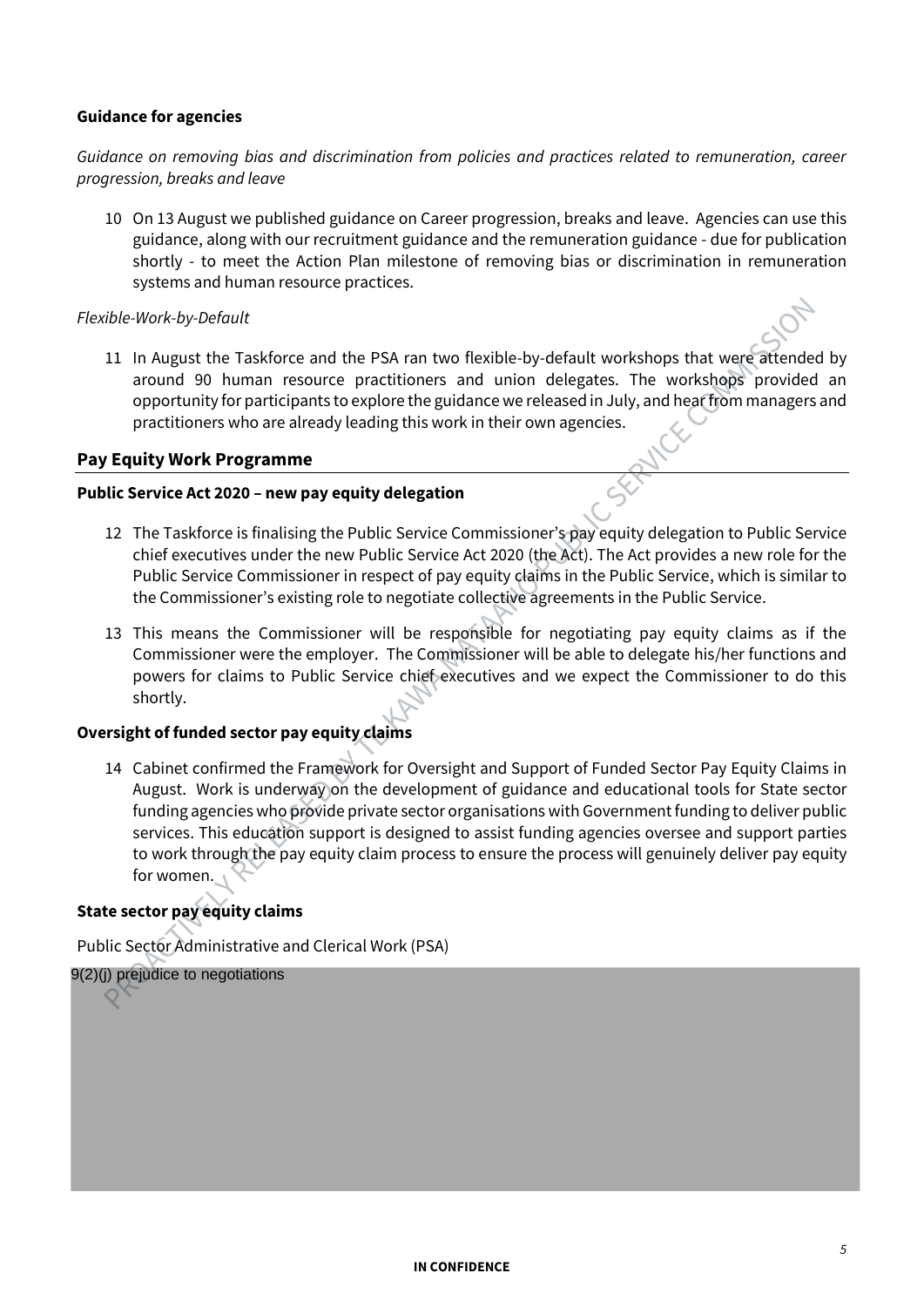# Administration support workers and Kaiārahi i te reo in schools (NZEI)

9(2)(j) prejudice to negotiations

9(2)(j) prejudice to negotiations

DHB Administrative and Clerical (PSA)

9(2)(j) prejudice to negotiations

DHB Nurses and Midwives (MERAS, NZNO, PSA)<br>2(2)(I) prejudice to negotiations<br>DHB Administrative and Clerical (PSA)<br>(2)(I) prejudice to negotiations<br>DHB Allied and Technical (PSA)<br>2)(I) prejudice to negotiations<br>Sv. DHB Allied and Technical (PSA) 9(2)(j) prejudice to negotiations

System-level support for pay equity claims

Tools and resources 9(2)(j) prejudice to negotiations

PROPETINEL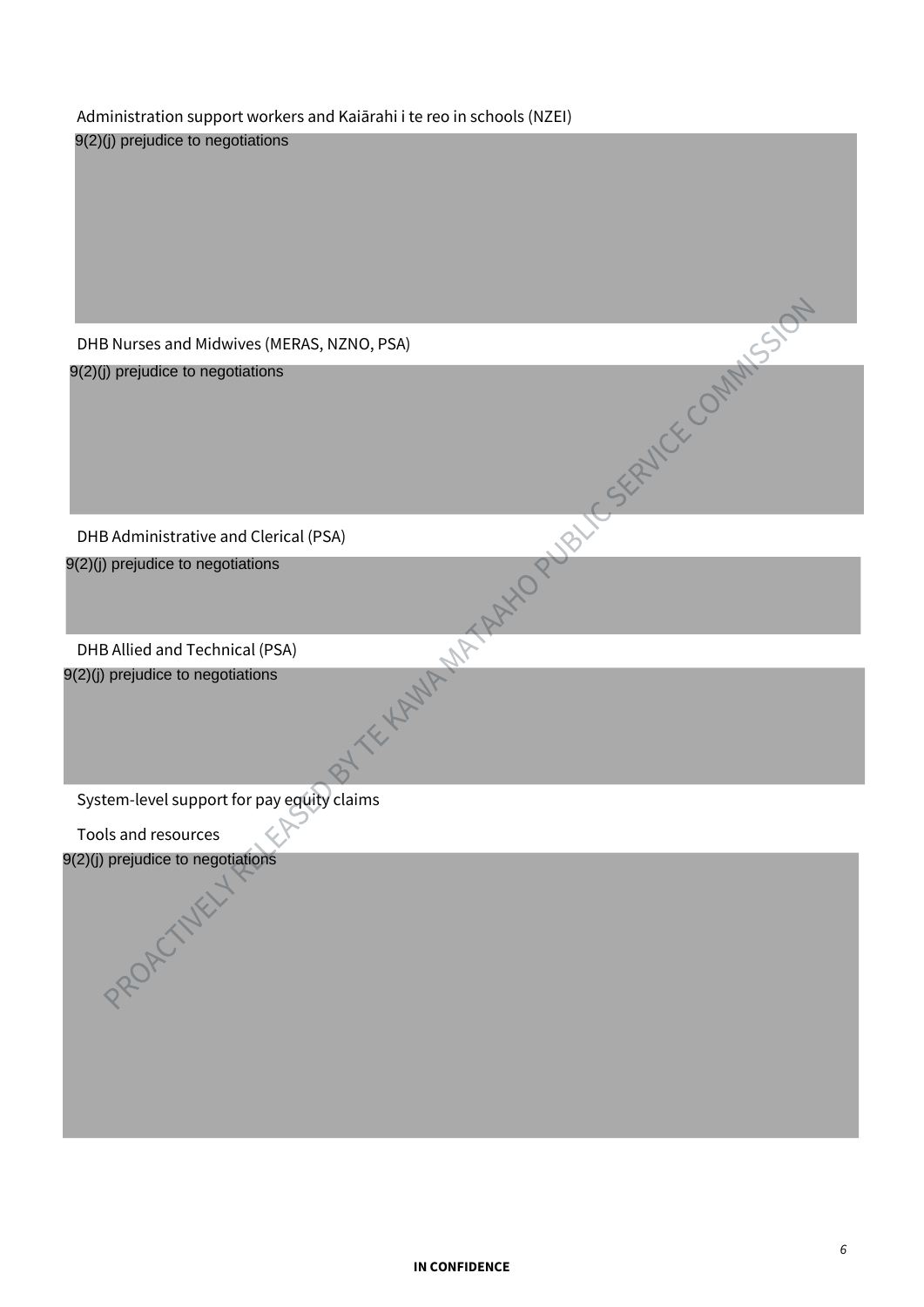# Tri-partite oversight of State sector pay equity claims

 $9(2)(j)$  prejudice to negotiations

# **Upcoming Events**

| <b>Upcoming Events</b> |                                                                                                                                                        |                       |
|------------------------|--------------------------------------------------------------------------------------------------------------------------------------------------------|-----------------------|
| <b>Date</b>            | <b>Details</b>                                                                                                                                         | Location              |
| 16 September           | Diversity Awards (to be live streamed) and a final<br>decision on whether this is an in-person event or an<br>online event will be made on 7 September | <b>Auckland (TBC)</b> |

PROPETTIELY RECEIVED BY TELLAND MATERIAL